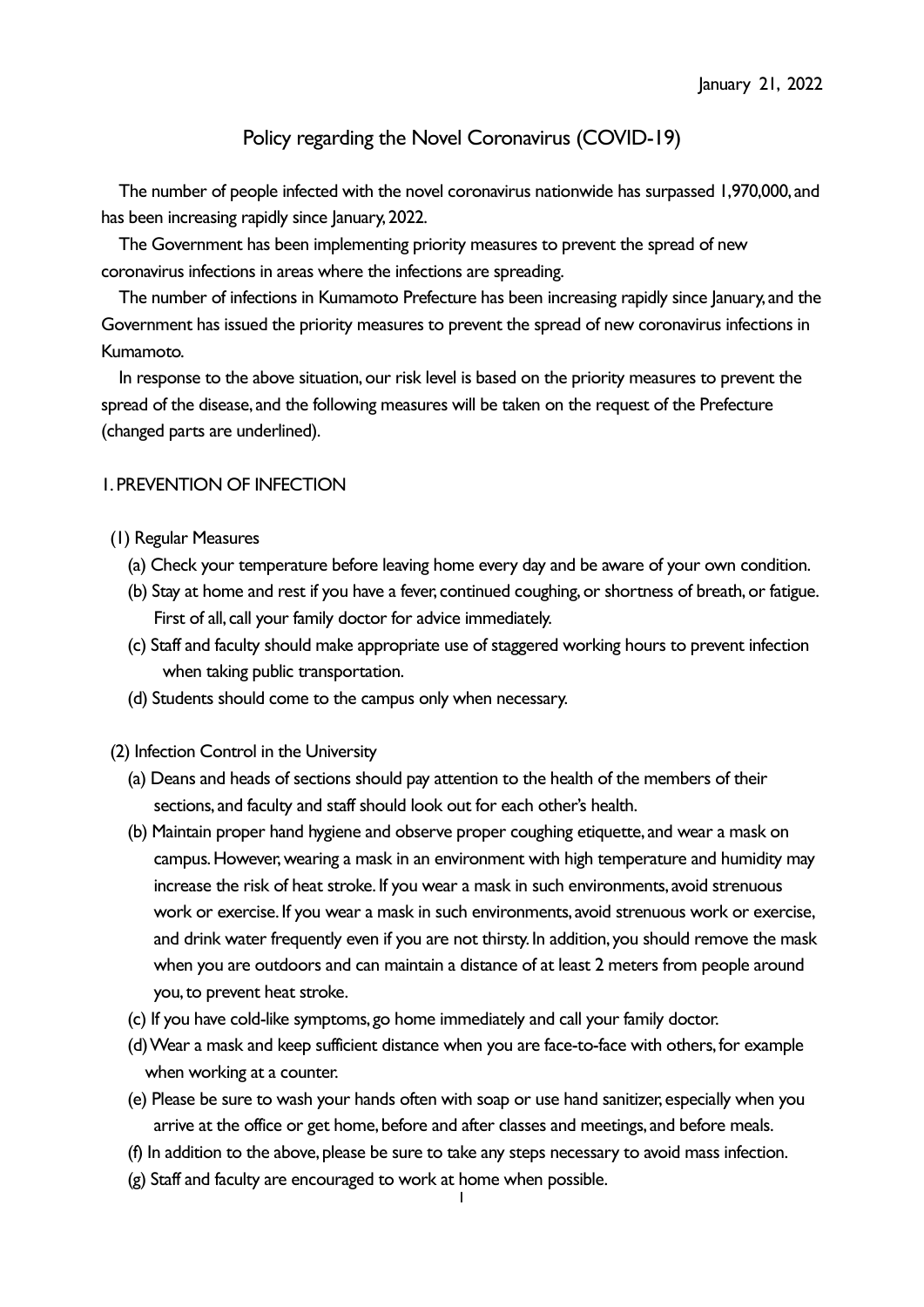- (3) Infection Control at Meetings
	- (a) If possible, postpone or cancel meetings or consider holding them in an alternative way, such as circulating documents via e-mail and online. When meetings are absolutely necessary, those with cold-like symptoms should not attend, and sufficient infection prevention measures should be taken, such as inviting only people who need to be at the meeting and ventilating as appropriate. Also, holding them in an alternative way, such as circulating documents via e-mail and online meetings, should be considered.
	- (b) If someone other than university officials participates, the name, affiliation, and address of the participant should be recorded.

(4) Trips by Faculty Members, Staff Members, and Students

- (a) In principle, work trips and seminars involving travel outside Kumamoto Prefecture are prohibited.
- (b) In principle, do not travel to or from areas that are at or above Level 2 of the Warning on Infectious Diseases issued by the government for sending or accepting of international students. Also, comply with the government's waterfront restrictions and other regulations.
- (c) Refrain from going out and moving around (including personal matters) unnecessarily.
- (d) When going out and moving around, be cautious and take all possible measures to prevent infection.

#### 2. IN CASE OF INFECTION

(1) If faculty or staff are infected or suspected of being infected…

Report the infection or suspected infection to your dean or head of section. Part-time teachers should report to the Academic Affairs Division.

The dean/head of section should report the situation to the General Affairs Division and instruct the infected person to contact a Public Health Center and follow any instructions given. The person infected must also be instructed to report the instructions given by the Public Health Center to the university's General Affairs Division. The dean/head of section should take this opportunity to check on the health of the other members of the section.

In any case, they should report their health status to the General Affairs Division, and then go to work.

- (a) Infected persons or those who have been instructed by the Public Health Center to visit a medical institution shall be suspended from work until the day their health condition is confirmed by a medical official.
- (b) Those who are judged to be in close contact with the disease will be suspended from work for the period instructed by the public health center.
- (c) In the case of strong symptoms such as high fever, strong lethargy (malaise), or breathlessness (dyspnea), etc., the person should consult with the public health center and follow their instructions. He or she should be suspended from work until the day his/her health condition is confirmed by a medical official.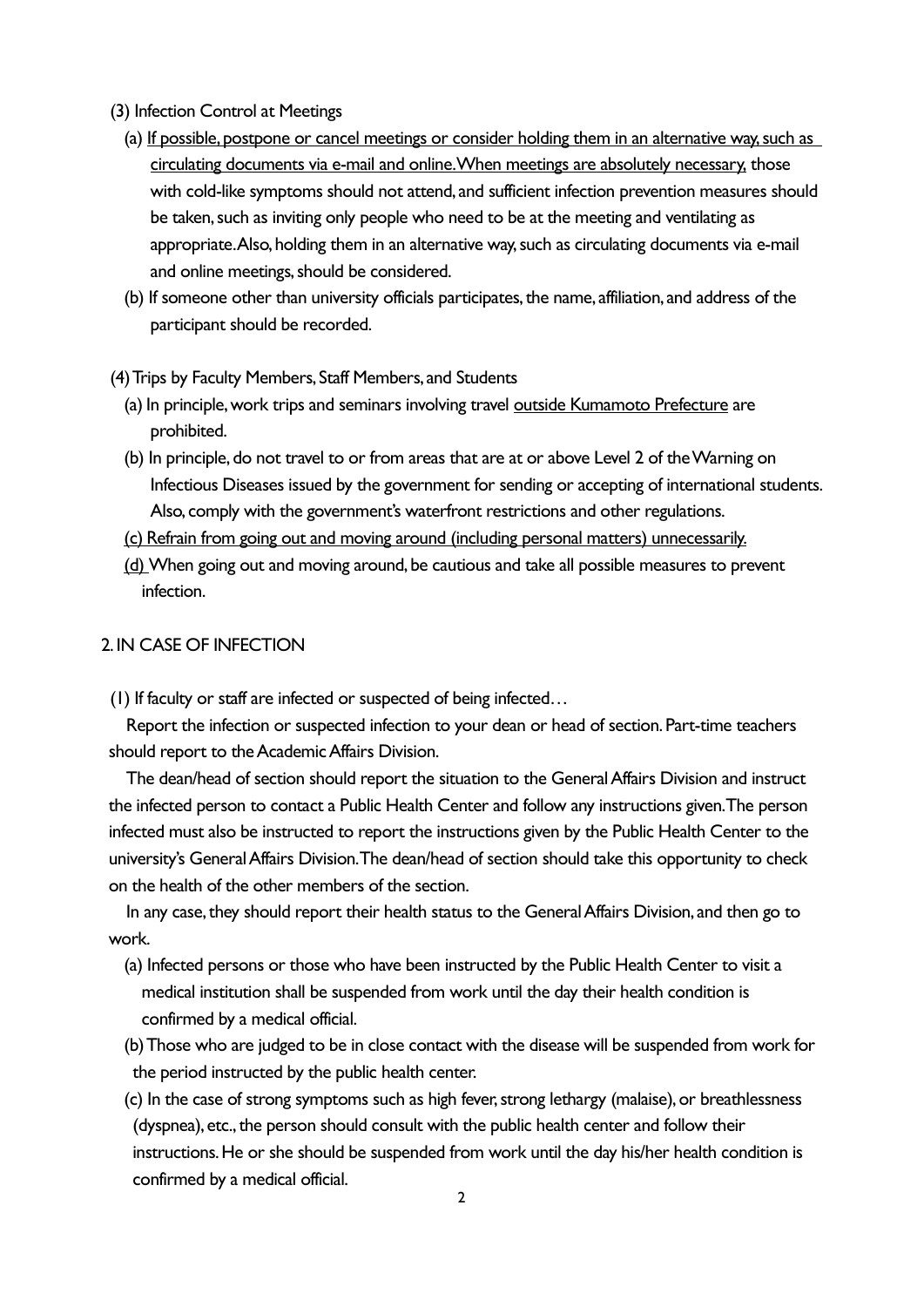(2) If a family member of faculty or staff or anyone who lives with you becomes infected or is expected of being infected…

Report the infection or suspected infection to your dean or head of section. Part-time teachers should report to the Academic Affairs Division.

The dean/head of section should report the situation to the General Affairs Division and instruct the infected person to stay at home and take the necessary measures as in (1) above.

(3) If students are infected or suspected of being infected…

Report the infection or suspected infection to the Student Affairs Division or Academic Affairs Division by phone or e-mail.

The head of section should report the situation to faculty members in charge of the classes and the General Affairs Division, and instruct the infected student to contact a public health center and follow any instructions given. The student infected must also be instructed to report the instructions given by the Public Health Center to the university.

In all cases, students must report their health status to the Student Affairs Division or Academic Affairs Division before attending school.

- (a) Infected student or those who have been instructed by the public health center to visit a medical institution shall be suspended from attending school until the day their health condition is confirmed by a medical official.
- (b) Those who are judged to be in close contact with the disease will be suspended from attending school for the period instructed by the public health center.
- (c) In the case of strong symptoms such as high fever, strong lethargy (malaise), or breathlessness (dyspnea), etc., the person should consult with the public health center and follow their instructions. He or she should be suspended from work until the day his/her health condition is confirmed by a medical official.
- (4) If a family member of a student or anyone who lives with you becomes infected or is expected of being infected…

Report the infection or suspected infection to the Student Affairs Division or Academic Affairs Division by phone or e-mail.

The relevant head of section should report the situation to faculty members in charge of the classes and the General Affairs Division, and instruct the infected student to stay at home and take the necessary measures as in (3) above.

#### 3.CLASSES AND OTHER EVENTS

- (1) Regular Classes
	- (a) Please refer to the separate document "令和 3 年度授業実施要領",on the conduct of 2021- 22 classes.
	- (b) Note that special consideration will be given to students absenting themselves from school because of symptoms associated with the novel coronavirus such as cough, fever, and fatigue, to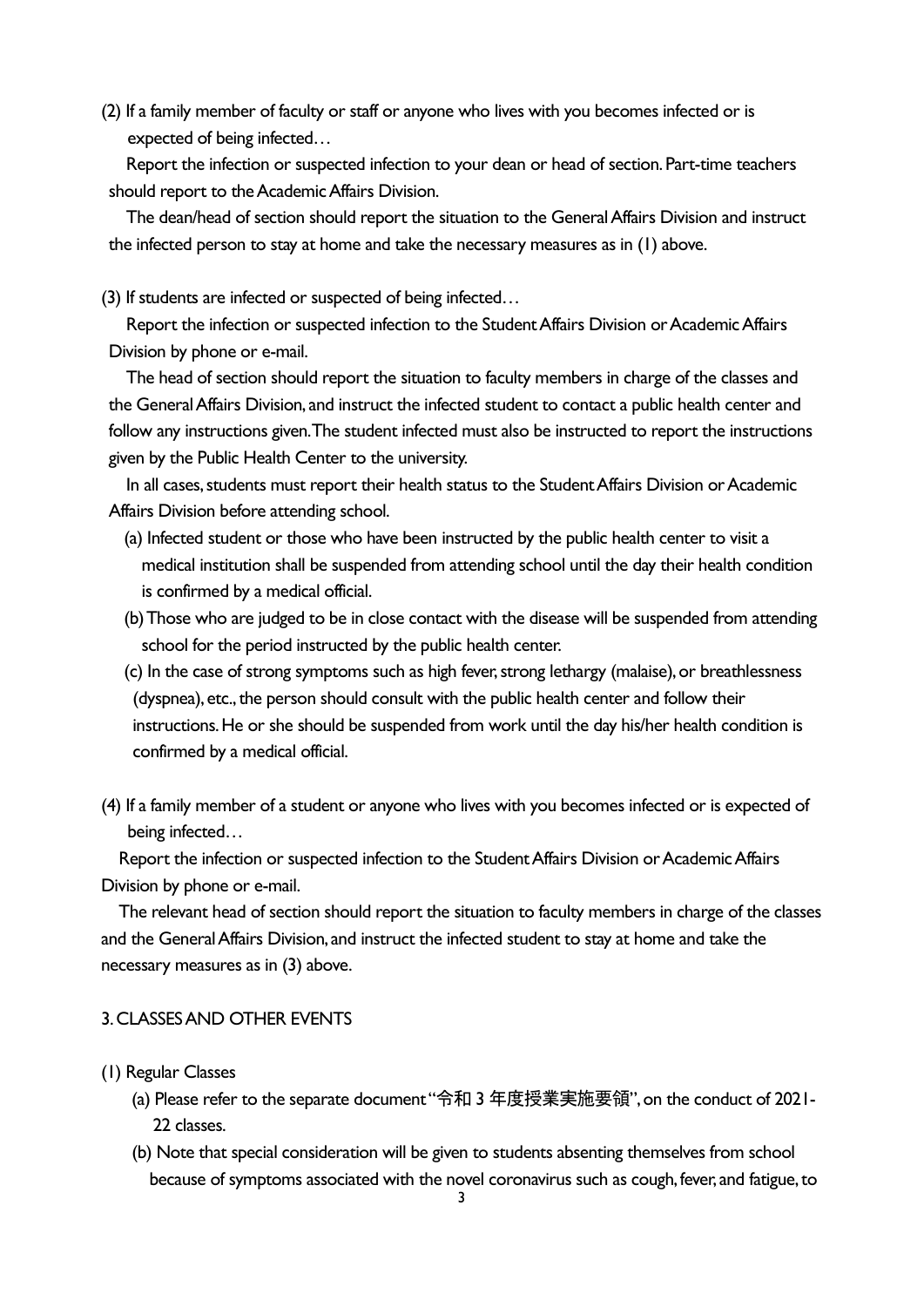avoid them suffering academically.

(c) If students or faculty/staff are infected, the university will, in consultation with the relevant prefectural authorities, evaluate the situation according to the number of people who have been in close contact with those infected and the status of the epidemic in the wider community, and may if necessary close the school for a period of time.

## (2) Extension Courses, CPD Courses, Public Program

In principle, Extension Courses, CPD Courses, Public Program, and any other events attended by members of the public, will be conducted online.

However, if necessary, those events could be conducted face-to-face only if those with cold-like symptoms are not allowed to attend, and sufficient infection prevention measures should be taken, such as ventilating as appropriate.

Also, for the courses held in cooperation with Kumamoto Prefecture and other related organizations, we will discuss and decide with the related organization.

- (3) Other Events Sponsored by PUK
	- (a) All university-sponsored events where large numbers of people are likely to gather, including conferences, seminars, symposiums, and the like, should in principle be postponed, canceled or will be conducted online.
	- (b) Social gatherings sponsored by the university are also postponed or canceled in principle. We ask everyone to strictly refrain from private meetings involving eating and drinking and parties and the like.

# 4. USE OF CAMPUS FACILITIES

- (1) Use of the gyms, the tennis courts, the training rooms, and the athletics field (except when used as part of classes by students or faculty/staff and extra-curricular activities) are prohibited. Lease of university facilities to outside groups is also suspended except in exceptional cases (such as national or regional exams where it would not be practical to hold them elsewhere).
- (2) Use of the Library is restricted to students, researchers, faculty members, staff members, emeritus professors, and part-time teachers.
- (3) Use of club and circle rooms is prohibited.

#### 5. STUDENTS' ACTIVITIES

- (1) Job Searching, etc.
- (a) Students should follow the policies of each company or organization. Take reasonable care to minimize the possibility of infection.
- (b) In the case of an interview or other job search-related event outside the prefecture, first consult with the company/organization regarding the possibility of remote participation or postponement.